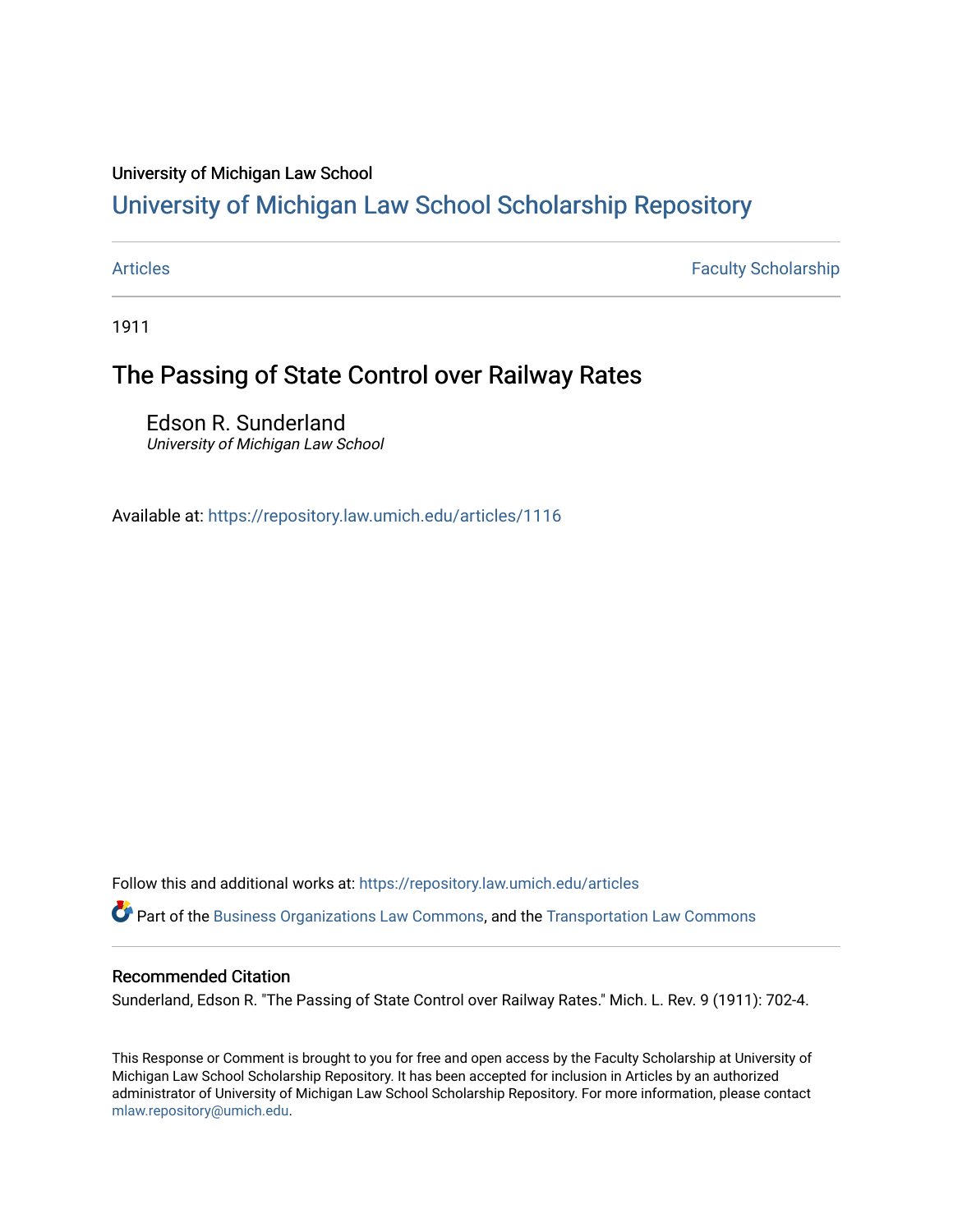# **MICHIGAN LAW REVIEW**

**PUBLISHED MONTHLY DURING THE 'ACADEMIC YEAR, EXCLUSIVE OF OCTOBER, BY THB LAW FACULTY OF** THE **UNIVERSITY OF MICHIGAN**

**SUBSCRIPTION PRICE \$2.50 PER YEAR. 35 CENTS PER NUMBER**

**JAMES H. BREWSTER, Editor** EVANS HoLBRoox, Acting Editor

#### **ADVISORY BOARD:**

HENRY M. BATES **VICTOR H. LANE** HORACE L. WILGUS

*Editorial Assistants, appointed* **by** *the Faculty from the Class of* **1911: ARTHUR J. ABBOTT, of Michigan. . H. STANLEY MCCALL, of Ohio. HOWARD L. BARKDULL, of Ohio. LEON F. MINER, of Michigan. ALLEN MCK. BOND,** of **Kentucky. WM.** W. **MONTGOMERY,** of **Washington. HOWARD H. CAMPBELL,** of **Michigan. JOHN C. MURRAY, of California. CHARLES L. CUNNINGHAM, of Pennsylvania.**<br>BEN H. DEWEY, of Ohio. **EDMUND C. DICKINSON, of Indiana.** MCKEE ROBISON, of Michigan.<br>CLARENCE E. ELDRIDGE, of Michigan. FRED J. SLATER, of New York. **CLARENCH** 3. **I LDRIDGE, Of Michigan. IRED** J. **SLATER, of NeW York. JOSEPH F. GOLDSBERRY, of 0hio. BURTON A. TYLER, of Illinois. CARL B. GRAWN, of Michigan.** 

**JOHN S. PRESCOTT, of Michigan.**<br>**MCKEE ROBISON, of Michigan.** 

#### NOTE AND COMMENT.

THE PASSING **OF STATE** CONTROL OVER RAILWAY RATEs.-Congress has exclusive power to regulate interstate commerce, so far as it admits of a uniform system of regulation, and a failure on its part to regulate in a given case is tantamount to a declaration that such dommerce shall remain free and unrestricted. *Brown v. Houston,* **114** U. S. 622; *Leisy v. Hardin,* **<sup>135</sup>** U. S. 100. The states are, in all such cases, without jurisdiction to regulate, irrespective of what Congress has or has not done..

Nor is this prohibition against state action limited to those matters which constitute a direct regulation of interstate corimerce. If state legislation, in effect, exerts a. substantial, controlling influence over into state business, even. though its operation is indirect, such legislation comes under the ban of the federal constitution. And in seeking to determine whether a given state law offends against this rule, the Supreme Court "will look for a practical rather than logical or philosophical distinction," and will hold the state legislation unconstitutional "if it bears upon commerce among the states so directly as to amount to a regulation in a *relatively immediate way,"* without regard to name or form. *Galveston, Harrisburg, etc. Ry. Co. v. Texas, 210 U. S. 217.*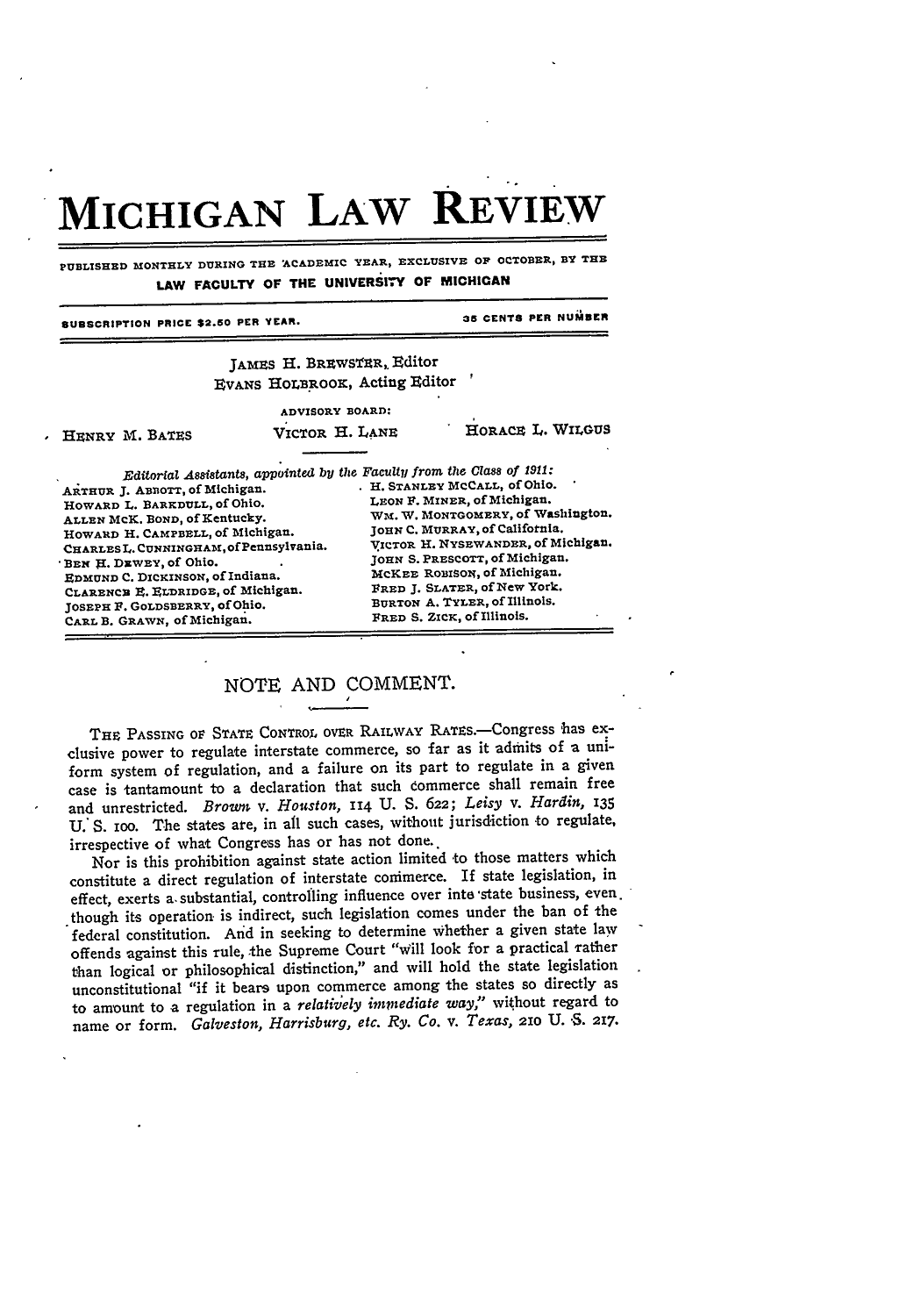In 1906 and 1907 the Minnesota Railway and Warehouse Commission or-<br>dered sweeping reductions in railway fares and rates throughout the state.<br>These orders, by their terms, related solely to business local to the state, an not to interstate business.<br>As a matter of fact, however, the companies operating in Minnesota at

once reduced their interstate rates to a parity with the intrastate rates ordered<br>by the Commission. This they contended they were practically forced to do,<br>because it was impossible to carry on the business of a common ca

classes of traffic were the same.<br>
As solin delay stockholders of certain of these railo and comparies<br>  $\sim$  Abill was soon field by stockholders of certain of these railo and comparing the mission, on the ground that the

Second Demontsration. Moorhead, Minn., and Fargo, N. D., are jobbing centers for territory extending toward the west. Prior to 1906 both these cities had equal rates from eastern terminals, and were therefore enabled to co distributed from these cities came from Duluth, St. Paul and Minneapolis.<br>Now suppose the rates from the last named cities to Moorhead were lower<br>than the rates to Fargo. Fargo could no longer compete with Moorhead in<br>comm